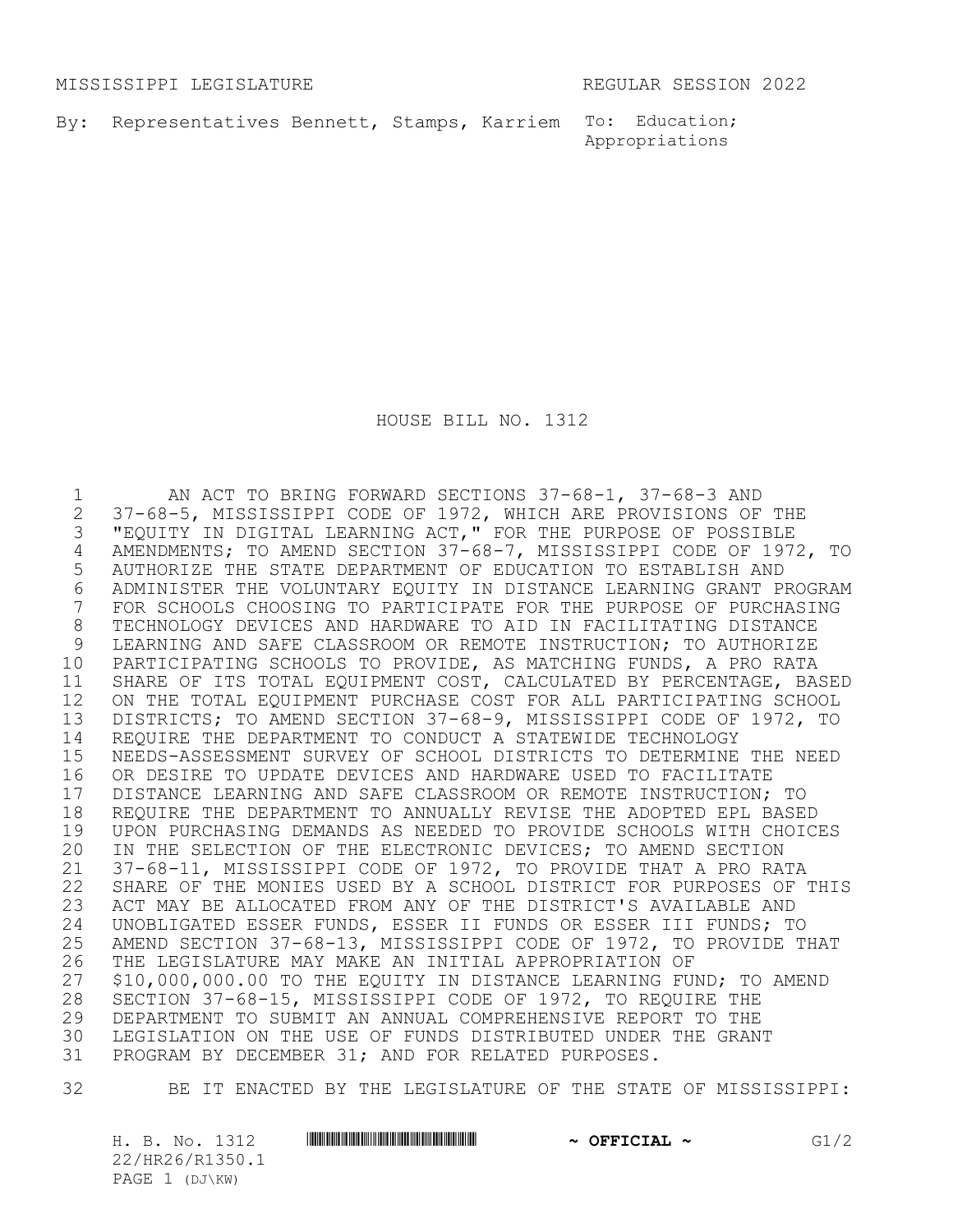**SECTION 1.** Section 37-68-1, Mississippi Code of 1972, is brought forward as follows:

 37-68-1. This chapter shall be known and may be cited as the "Equity in Distance Learning Act."

 **SECTION 2.** Section 37-68-3, Mississippi Code of 1972, is brought forward as follows:

 37-68-3. (1) The Mississippi Legislature finds the following:

 (a) The State of Emergency and ongoing public health crisis related to COVID-19 requires all schools to plan and implement distance learning programs, and plan to facilitate safe classroom and remote instruction;

 (b) The availability of unprecedented federal funding for distance learning has created a unique opportunity for schools to provide all students and teachers with better access to technology to enhance traditional classroom teaching; and

 (c) In recognition that every school's technology needs are different, this chapter establishes the Equity in Distance Learning Grant Program to require the Mississippi Department of Education and schools to expend funds on eligible expenses, within the relevant statutory provisions of this chapter and the regulations promulgated, in order to assist schools in expeditiously implementing distance learning programs and facilitating safe classroom and remote instruction.

(2) Therefore, the intent of the Mississippi Legislature is:

H. B. No. 1312 **. AND AND AN ABLE AND ARRIVE AT A DEFICIAL ~** 22/HR26/R1350.1 PAGE 2 (DJ\KW)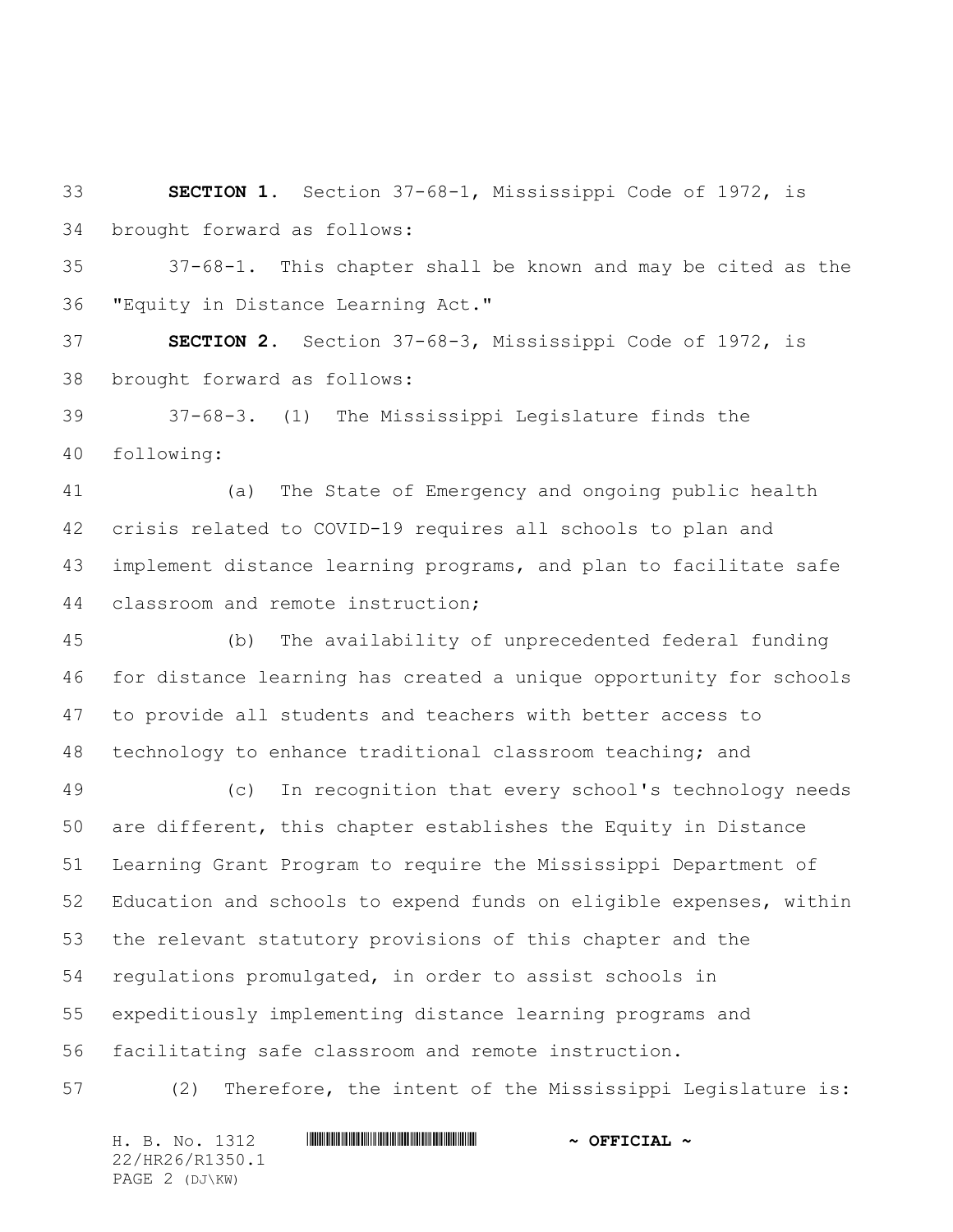(a) To provide funding for devices and other technology, including technology related to connectivity and online access, sufficient for students, teachers, and administrators and other staff to engage in grade-appropriate distance learning aligned with the state's College and Career Readiness Standards, and provide funding for safe classroom or remote instruction; and

 (b) To provide funding for technical support and professional development to facilitate distance learning and safe classroom or remote instruction.

 **SECTION 3.** Section 37-68-5, Mississippi Code of 1972, is brought forward as follows:

 37-68-5. For purposes of this chapter, the following words shall have the meanings ascribed herein unless the context otherwise requires:

 (a) "Grant program" means the Equity in Distance Learning Grant Program established in this chapter.

 (b) "Department" means the Mississippi Department of Education.

 (c) "School" means public school districts, agricultural high schools, the Mississippi School for the Deaf and Blind, the Mississippi School of the Arts and the Mississippi School for Mathematics and Science and public charter schools. (d) "COVID-19" means the Coronavirus Disease 2019.

H. B. No. 1312 **. An Executed Allen and Allie And Allie Allie And Allie And Allie And Allie And Allie A** 22/HR26/R1350.1 PAGE 3 (DJ\KW)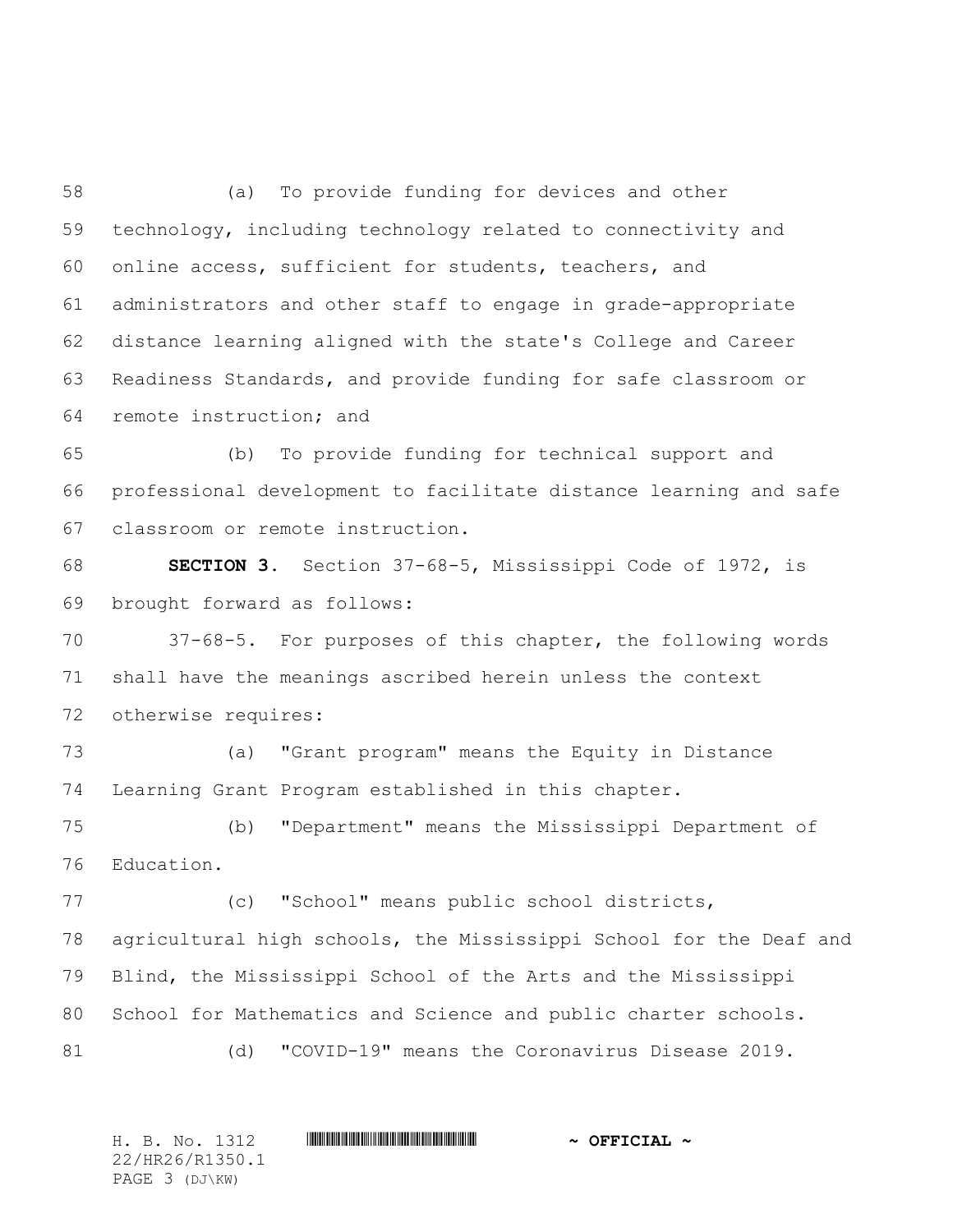(e) "State of Emergency" means the State of Emergency declared by Executive Order of the Governor of the State of Mississippi on March 14, 2020, and any amendments thereto or subsequent orders or amendments thereto.

 (f) "Express Product List" or "EPL" means the compilation of vendors and products adopted by the department for 88 use by schools for the purchase of devices, software, online tools, and other equipment and technology necessary to support distance learning.

 (g) "Learning management system" means a software 92 application for the administration, documentation, tracking, reporting, automation and delivery of educational courses, training programs, or learning and development programs.

 (h) "Eligible expenses" means a cost incurred by a school, pursuant to this chapter, to facilitate or enhance distance learning capabilities under its distance learning plan, including:

99 (i) The purchase of laptop computers, tablets, assisted learning devices or other devices which can be used personally by a student or teacher in their home or in the classroom;

 (ii) The purchase of learning management systems, 104 software and other online tools;

 (iii) The purchase and installation of hardware to provide for or enhance the internet connectivity of a school's

H. B. No. 1312 **HRANG HARASH RANGE AND A OFFICIAL ~** 22/HR26/R1350.1 PAGE 4 (DJ\KW)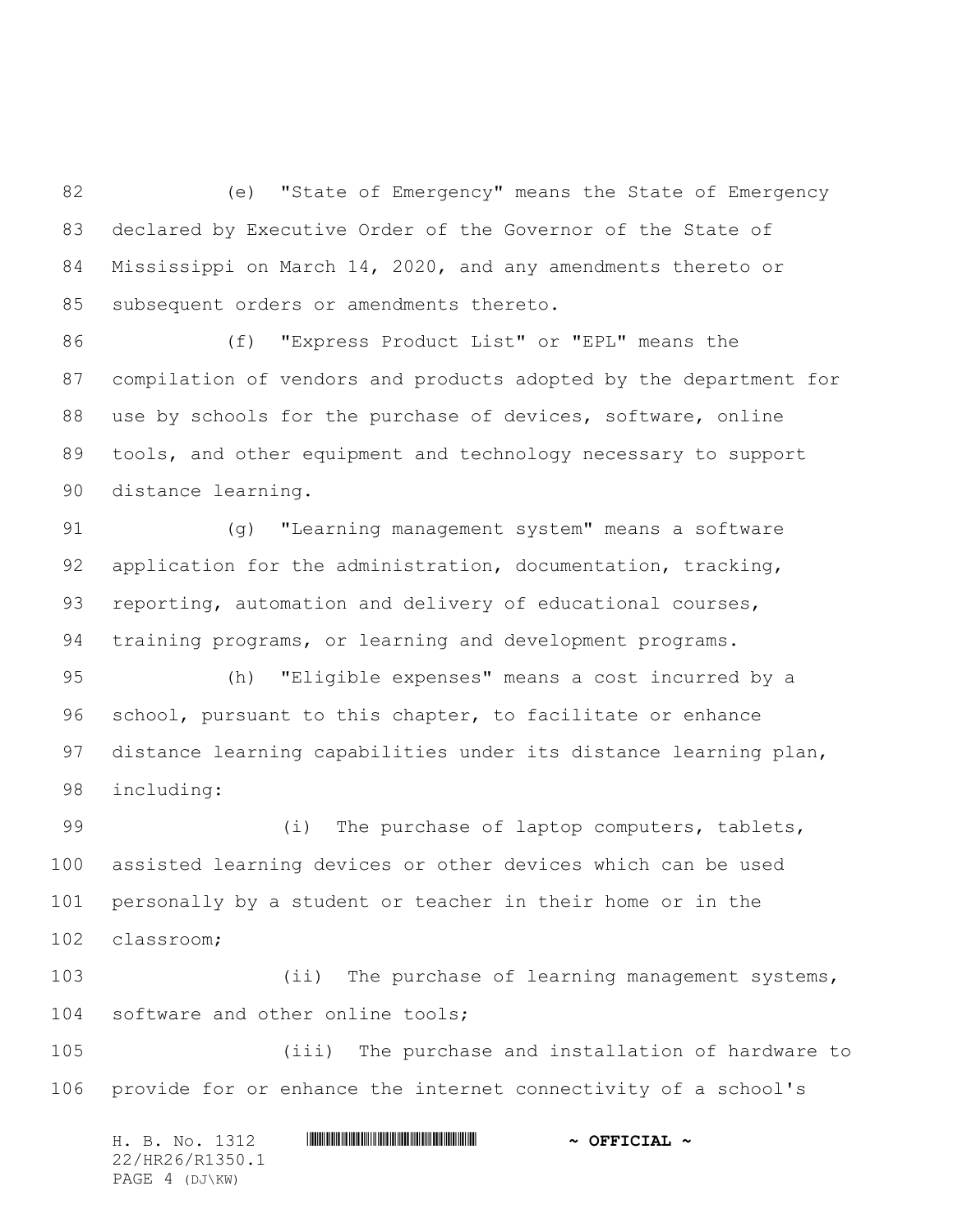students, including the cost of establishing personal or centrally located hotspots;

 (iv) The enhancement of security related to devices or connectivity to comply with state and federal law, and to protect students, teachers and administrators and other staff 112 working within the school;

 (v) The delivery of professional development related to use of devices, connectivity and other relevant components of distance learning for teachers, students and the wider community, including parents or guardians of students enrolled in the school; and

 (vi) Materials or equipment necessary to increase health and safety precautions in classrooms or other school facilities.

 **SECTION 4.** Section 37-68-7, Mississippi Code of 1972, is amended as follows:

 37-68-7. (1) There is established the Equity in Distance Learning Grant Program which shall be administered by the department for the purpose of **\* \* \*** assisting schools, **\* \* \*** which voluntarily participate in the program, with eligible expenses incurred in funding their distance learning plans, and in facilitating safe classroom and remote instruction as deemed necessary to provide continuous in-person or remote instruction to their student population.

H. B. No. 1312 \*HR26/R1350.1\* **~ OFFICIAL ~** 22/HR26/R1350.1 PAGE 5 (DJ\KW)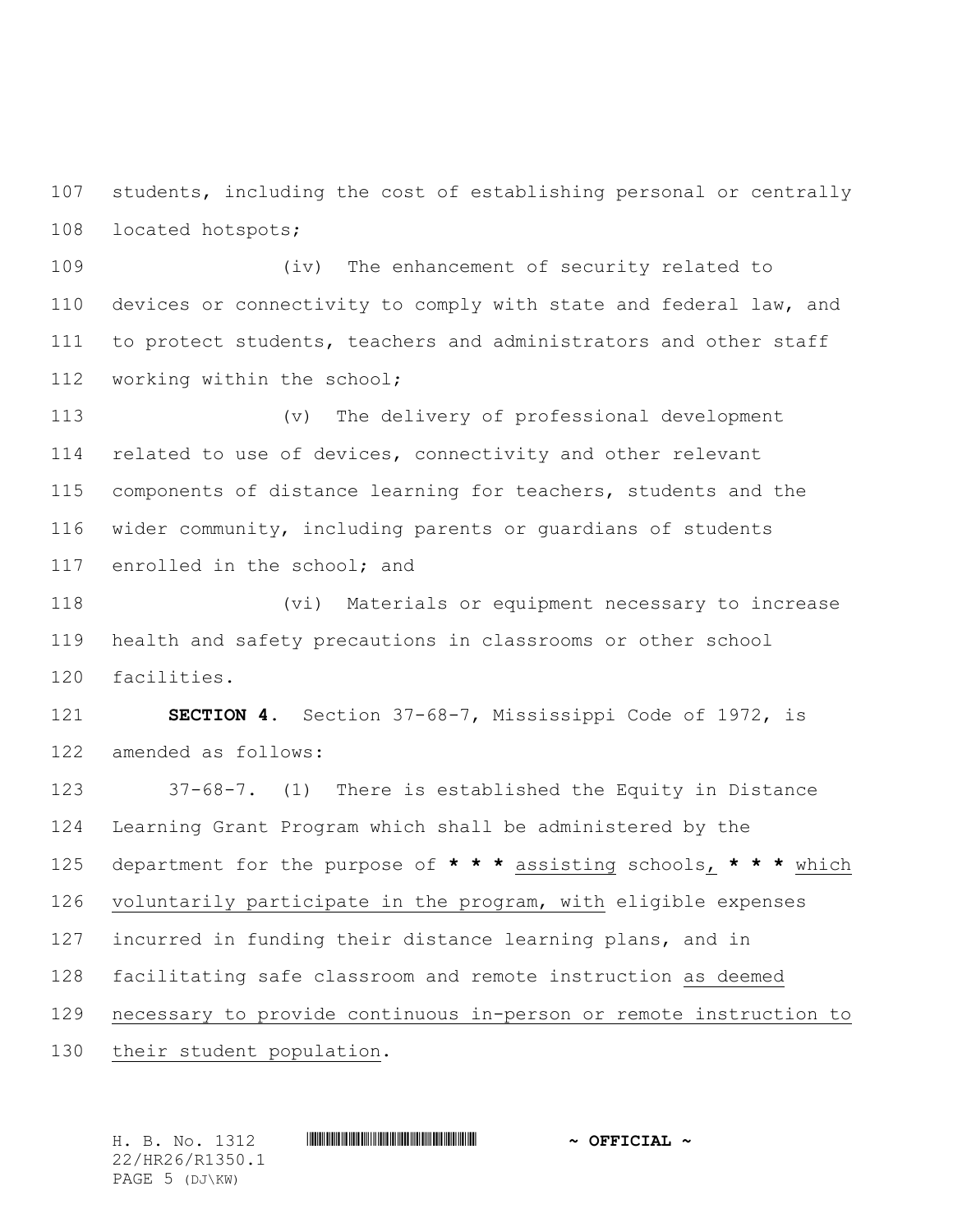(2) Subject to appropriations by the Legislature to the Equity in Distance Learning Fund, **\* \* \*** participating schools **\* \* \*** may provide a pro rata match of its total equipment cost, calculated by percentage, **\* \* \*** based on **\* \* \*** the total equipment purchase cost for all participating school districts. **\* \* \***

 (3) Subject to the provisions of this chapter, and other applicable federal law and regulations, schools choosing to participate in the program shall have the authority to use the funds provided in this grant program in a way which best facilitates their distance learning plan, and safe classroom or remote instruction.

 (4) Participating schools are highly encouraged to commit a portion of their federal Coronavirus Aid, Relief and Economic Security (CARES) Act -ESSER funds, Coronavirus Response and Relief Supplemental Appropriation (CRRSA) Act -ESSER II funds or American Rescue Plan (ARP) Act -ESSER III funds, whichever such funds remain available for obligation prior to September 30, 2022, September 30, 2023 or September 30, 2024, respectively, for such purposes, above the amount required by Section 37-68-11(b), as supplemental matching funds to offset the total cost of purchasing 152 sufficient electronic devices, technological supports and systems of service for its distance learning plan.

## **SECTION 5.** Section 37-68-9, Mississippi Code of 1972, is amended as follows:

H. B. No. 1312 \*HR26/R1350.1\* **~ OFFICIAL ~** 22/HR26/R1350.1 PAGE 6 (DJ\KW)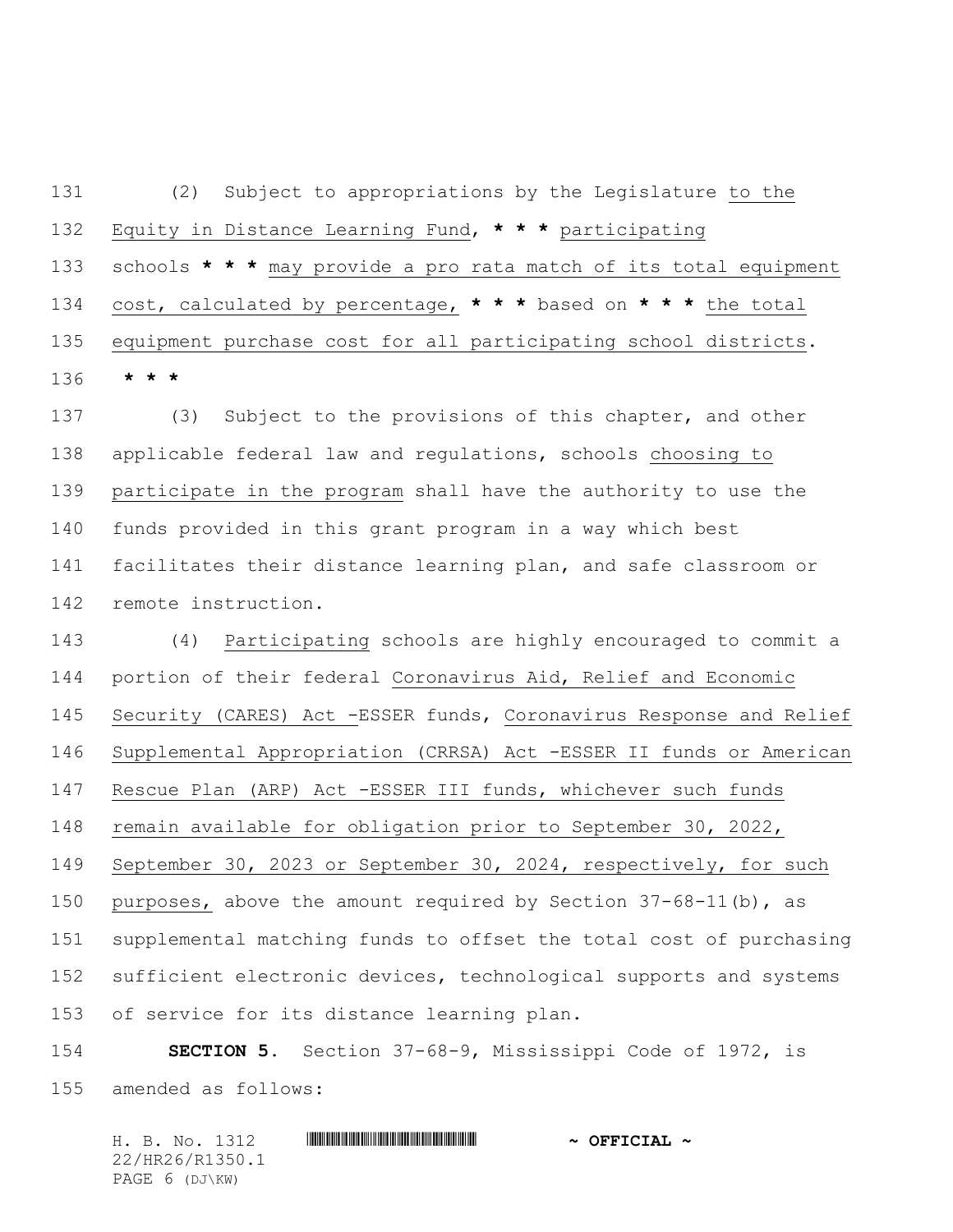37-68-9. (1) The department shall:

22/HR26/R1350.1 PAGE 7 (DJ\KW)

H. B. No. 1312 **. AND AND AN ABLE AND ARRIVE AT A DEFICIAL ~**  (a) Inform each participating school of its required pro rata portion of available and unobligated local ESSER, ESSER II or ESSER III funds, or any other funds made available to the school for such purposes, to be used to match the funds appropriated to this grant program as provided for in Section  $162 \quad 37 - 68 - 7(2)$ ; (b) Develop regulations and procedures to govern the administration of this grant program, to include: **\* \* \*** ( **\* \* \***i) **\* \* \*** Providing guidance to participating schools in the development of a technology sustainability plan, addressing how devices and other technology purchased and used by the school district, **\* \* \*** students, teachers and other administrators and staff, will be maintained throughout their usage and replaced before the expiration of the 172 term of their expected useful life; and ( **\* \* \***ii) **\* \* \*** Providing guidance to participating schools in the development of a responsible use policy for students, teachers and administrators or other staff to govern the use of devices and other technology purchased under this grant program; (c) **\* \* \*** Conduct a statewide technology needs-assessment survey of school districts to determine the need or desire to update devices and hardware used to facilitate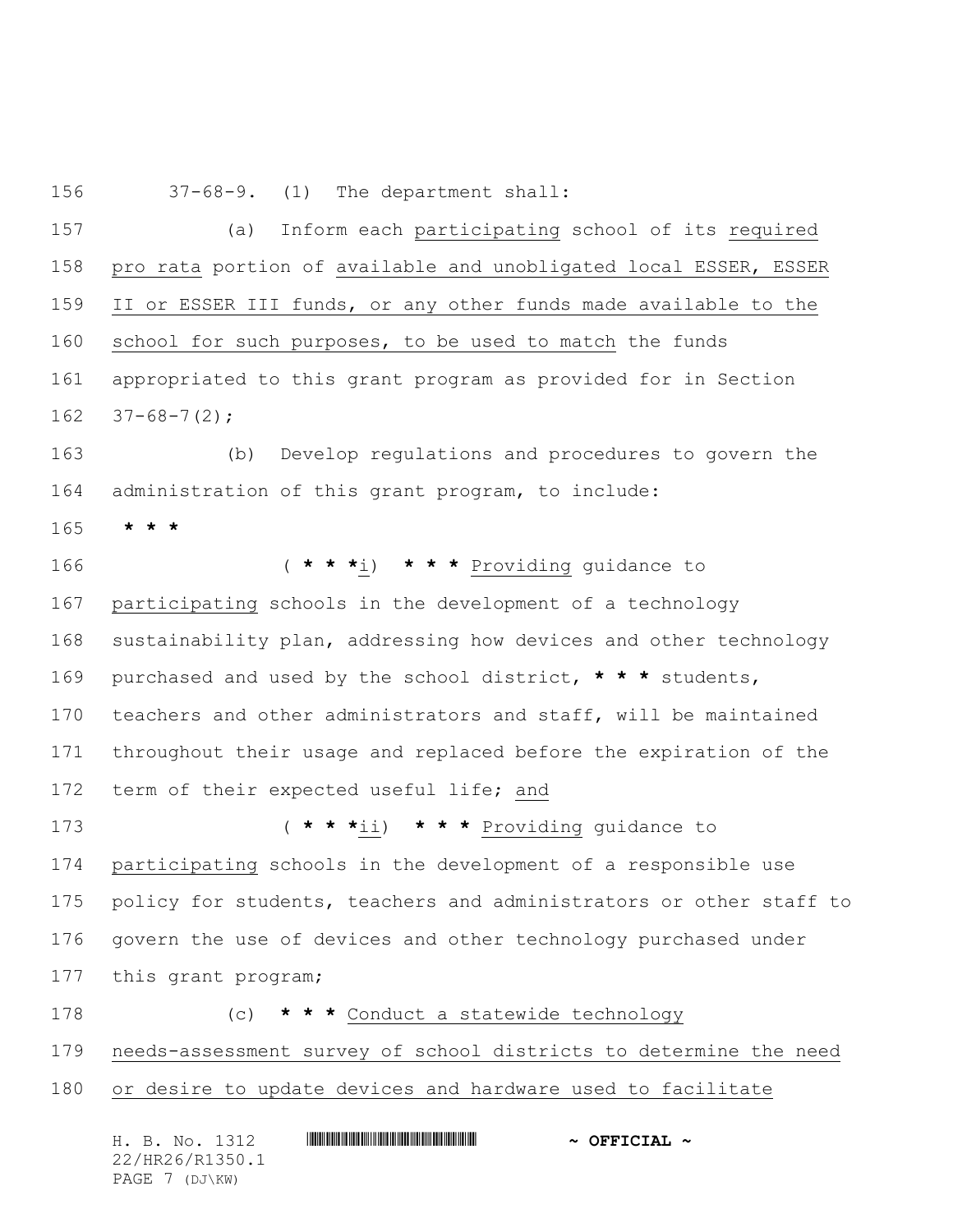distance learning and safe classroom or remote instruction in compliance with the guidelines, guidance, rules, regulations and/or other criteria, as may be amended from time to time, by the United States Department of the Treasury regarding the use of monies from the Coronavirus Relief Fund established by the CARES 186 Act, CRRSA Act and the ARP Act; (d) Solicit bid proposals from vendors to establish an EPL; **\* \* \*** (e) Seek an emergency exemption from the procurement laws and bidding procedures established in Section 31-7-13 to expedite the compilation of an updated EPL and to minimize the cost of relevant devices or other technology for school districts through bulk purchasing **\* \* \***; and (f) Annually revise the adopted EPL based upon purchasing demands as needed to provide schools with choice in the selection of the electronic devices. (2) The department may **\* \* \*** use the federal Coronavirus Aid, Relief and Economic Security (CARES) Act -ESSER funds, Coronavirus Response and Relief Supplemental Appropriation (CRRSA) Act -ESSER II funds or American Rescue Plan (ARP) Act -ESSER III funds, whichever such funds remain available for obligation prior to September 30, 2022, September 30, 2023 or September 30, 2024, respectively, set aside for administration of the program to administer this grant program, to the extent permissible under federal law.

H. B. No. 1312 **HRANGING CONSTRUCT 1 ~ OFFICIAL ~** 22/HR26/R1350.1 PAGE 8 (DJ\KW)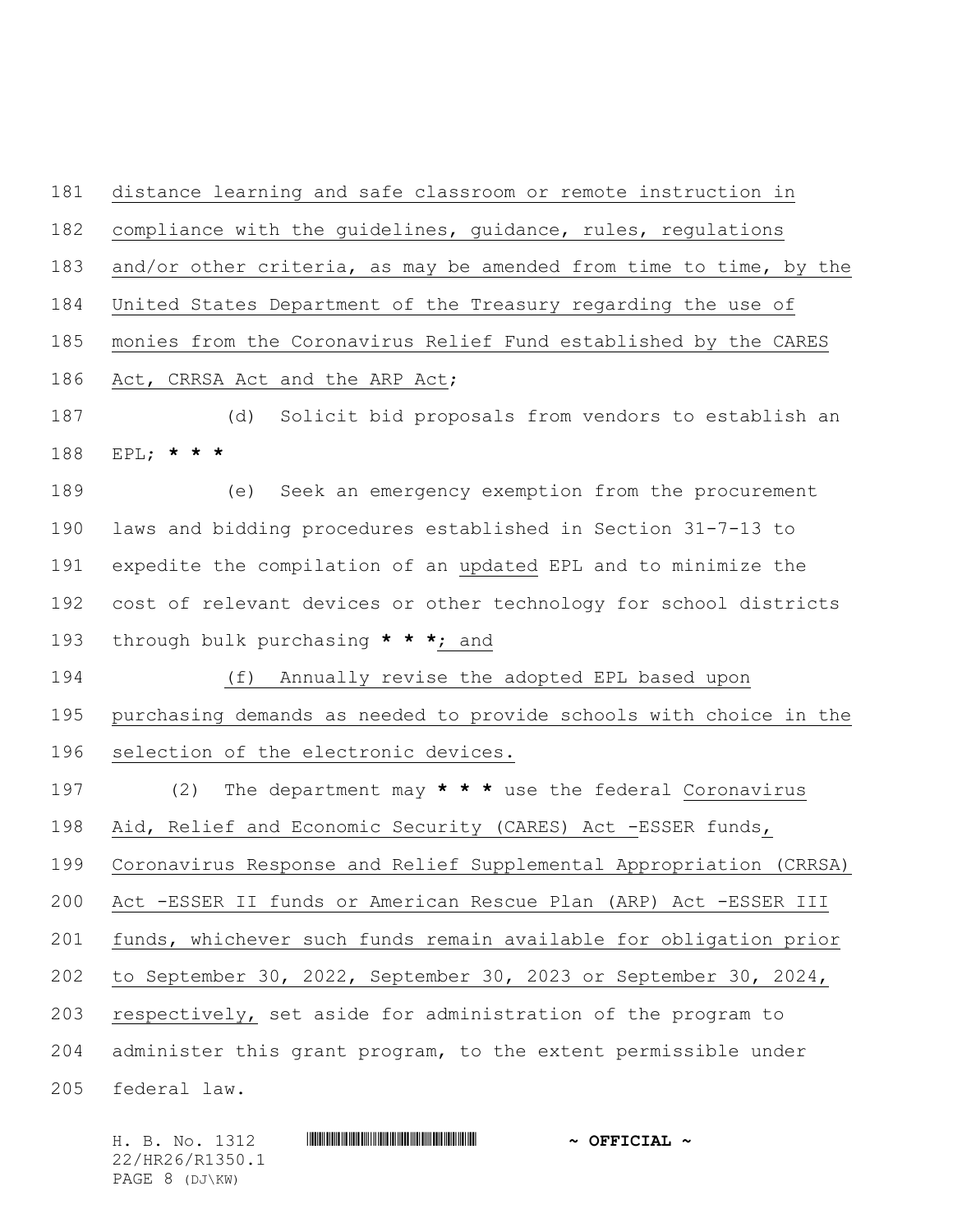**SECTION 6.** Section 37-68-11, Mississippi Code of 1972, is amended as follows:

 37-68-11. To be eligible under this grant program, a participating school **\* \* \*** may:

 (a) Prioritize first the purchase of products listed in Section 37-68-5(h)(i). Schools shall equip every student with a grade-appropriate device, as recommended by the department, before incurring the other expenses listed in Section 37-68-5(h)(ii) or (iii), which shall receive next priority after the products listed in Section 37-68-5(h)(i);

 (b) Match **\* \* \*** the total statewide equipment cost for prioritized products listed in Section 37-68-5(h) for all participating schools with a pro rata share of the monies received by the school from the **\* \* \*** ESSER Fund, ESSER II Fund or ESSER 220 III Fund, as authorized in Sections  $37-68-7(4)$  and  $37-68-9(2)$ , provided that any such funds remain available for obligation prior to their respective expiration dates, or any funds made available to a school district or charter school for such purposes from any federal, state, public or private entity;

 (c) Purchase products from vendors listed on the annually updated EPL, if using funds under this grant program, unless the school can demonstrate, to the department, that the products it purchases from vendors not listed on the EPL:

 (i) Meet or exceed the technological specification and functionality required by the department; and

| H. B. No. 1312  | $\sim$ OFFICIAL $\sim$ |
|-----------------|------------------------|
| 22/HR26/R1350.1 |                        |
| PAGE 9 (DJ\KW)  |                        |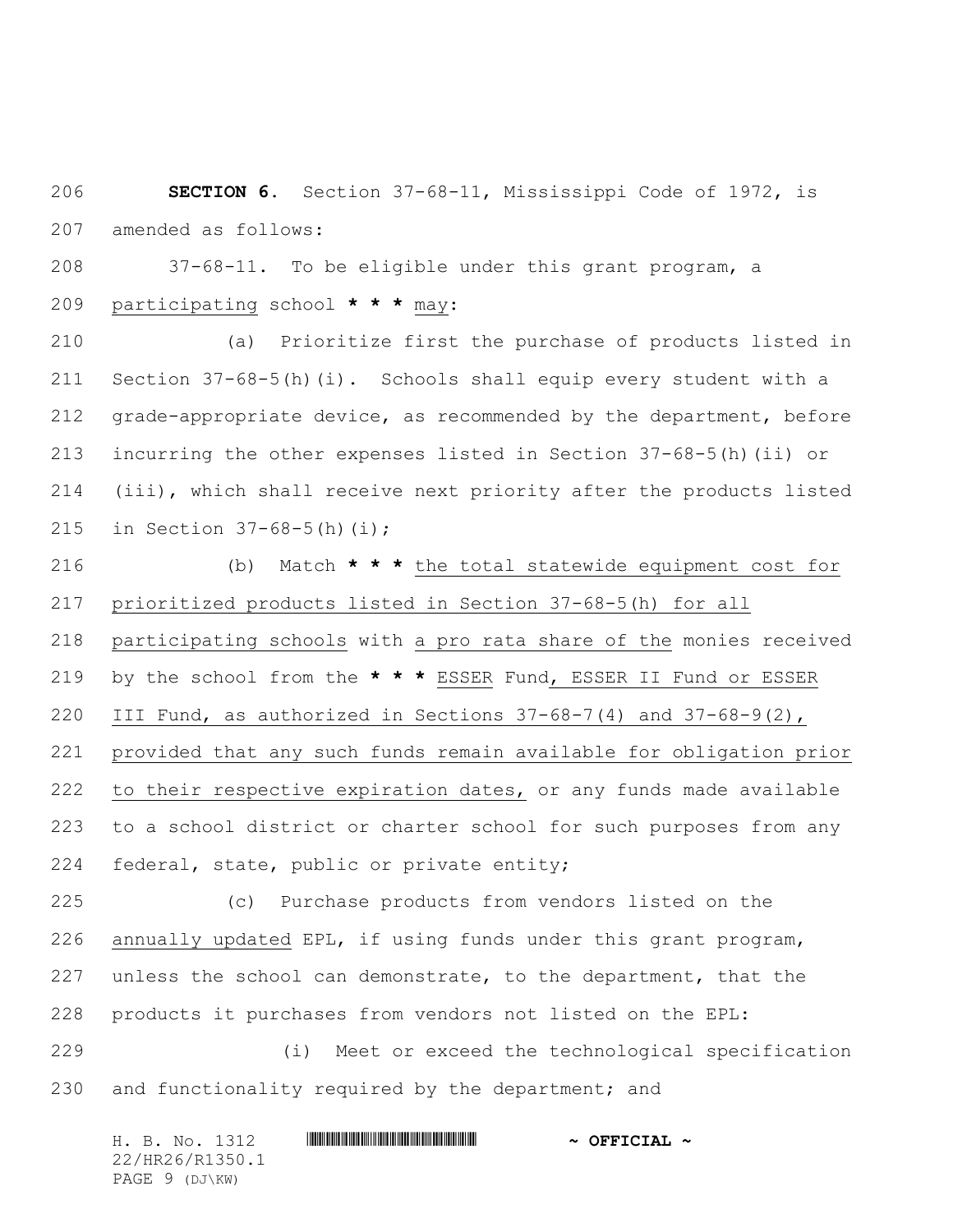(ii) Can be purchased at a price that is less than 232 any of the prices listed on the EPL for a comparable product; **\* \* \***

 ( **\* \* \***d) Develop and submit, or update and submit to the department, by September 1, **\* \* \*** 2022:

 (i) **\* \* \*** An appropriate and achievable plan by the school to **\* \* \*** maintain distance learning capabilities with a focus on device procurement and connectivity to the internet for students and teachers. A school's distance learning plan shall make specific provision for its students with special needs, including the purchase of appropriate devices and equipment;

 (ii) With the understanding that this grant program is being funded with **\* \* \*** state or limited purpose federal funds, a revised technology sustainability plan addressing 245 how devices and other technology purchased and used by the school, and students, teachers and other administrators and staff, will be maintained throughout their usage and replaced before the expiration of the term of their expected useful life without additional state or federal funds; and

 (iii) A responsible use policy, addressing the use of devices and other technology purchased under this grant program. The policy shall include a provision requiring students, parents or guardians, teachers, administrators and other staff to agree in writing to the provisions in the policy, and may include fines for intentional loss or damage to devices. The policy shall

22/HR26/R1350.1 PAGE 10 (DJ\KW)

H. B. No. 1312 **. AND AND AN ABLE AND ARRIVE AT A DEFICIAL ~**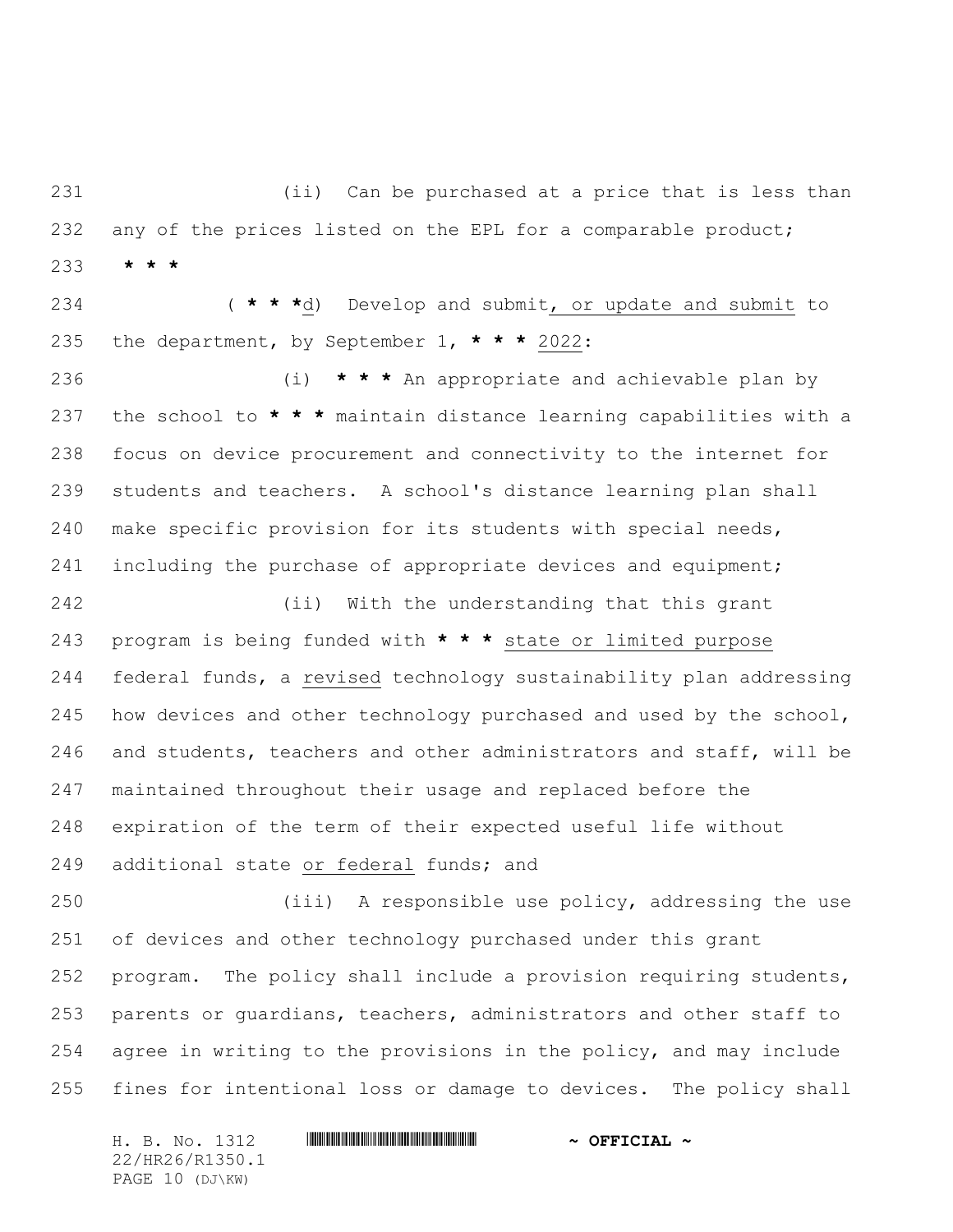also include a provision acknowledging that the school shall assume the control of ownership and liability for personal devices and other equipment purchased under this grant program until the personal device or other equipment:

 1. No longer serves the school or related school purposes for which it was acquired and is sold by public auction under Section 17-25-25;

 2. Is sold to students in Grade 12 under the provisions of Section 37-7-459; or

 3. Is traded in to a vendor as part of a subsequent purchase; and

 ( **\* \* \***e) Compile and maintain an inventory list of all devices purchased and issued to students, teachers and administrators and other staff, as well as any supporting technology or equipment used to support the school's distance learning plan.

 **SECTION 7.** Section 37-68-13, Mississippi Code of 1972, is amended as follows:

 37-68-13. (1) **\* \* \*** There is created a special fund in the State Treasury, to be known as the "Equity in Distance Learning Fund," from which the grants authorized by this chapter shall be disbursed by the department. The Legislature may make an initial appropriation to the fund in the amount of Ten Million Dollars (\$10,000,000.00) from either the State General Fund, Budget Contingency Fund, or a combination of both such funds. If

| H. B. No. 1312  | $\sim$ OFFICIAL $\sim$ |
|-----------------|------------------------|
| 22/HR26/R1350.1 |                        |
| PAGE 11 (DJ\KW) |                        |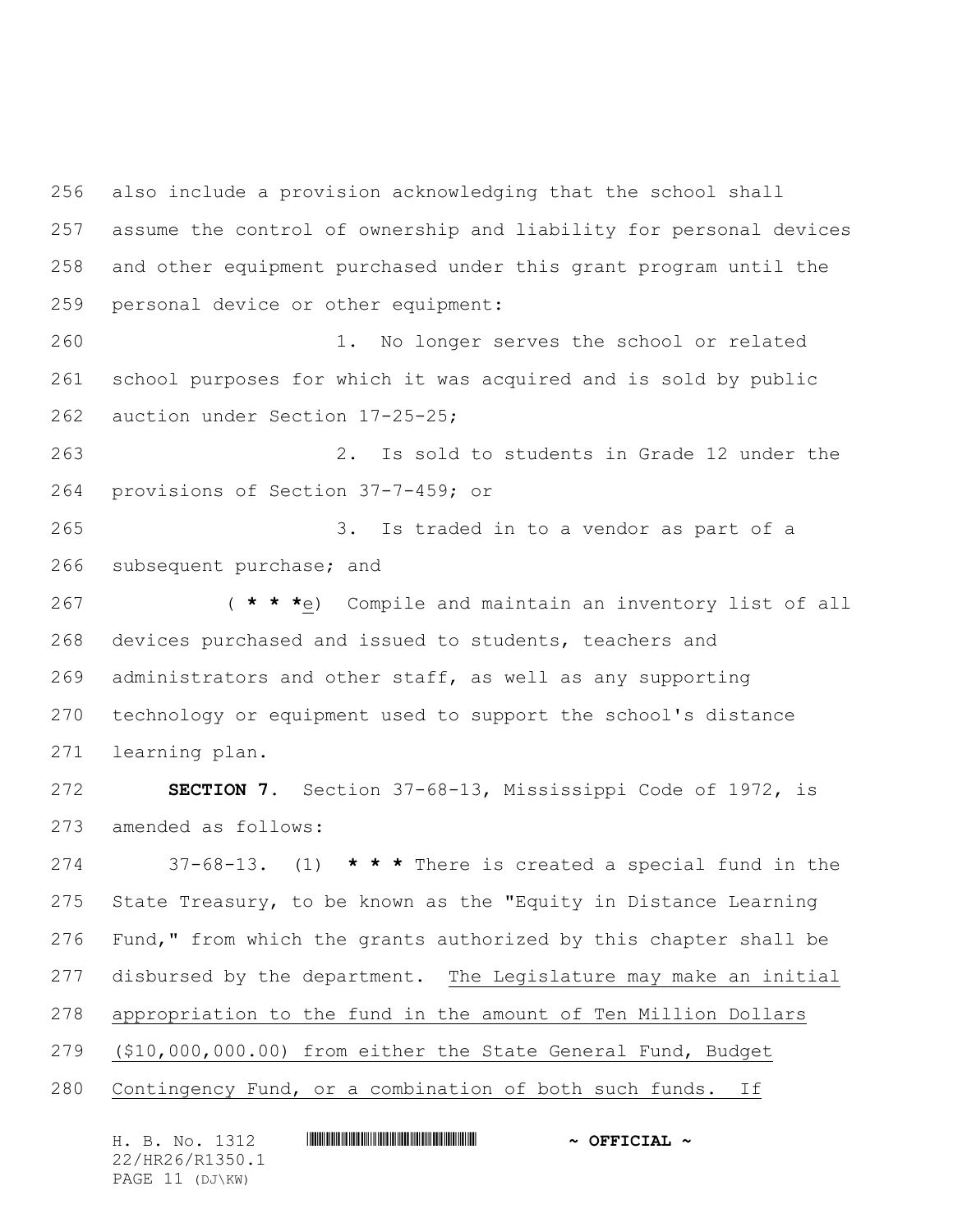appropriated all monies shall be disbursed from the fund in compliance with the guidelines, guidance, rules, regulations and/or other criteria, as may be amended from time to time, by the United States Department of the Treasury regarding the use of monies from the Coronavirus Relief Fund established by the CARES Act, CRRSA Act and the ARP Act. **\* \* \*** Unexpended amounts of any monies unrelated to the Coronavirus Relief Fund, whether appropriated by the Legislature or donated by any public or private entity, remaining in the fund at the end of a fiscal year shall not lapse into the Budget Contingency Fund or the State General Fund, and any investment earnings or interest earned on amounts in the grant program fund shall be deposited to the credit of the grant program fund.

**\* \* \***

 (2) The use of funds allocated under this grant program shall be subject to audit by the United States Department of the Treasury's Office of Inspector General and the Mississippi Office of the State Auditor. Each school, or other entity or person receiving funds under this grant program, found to be fully or partially noncompliant with the requirements in this chapter, shall return to the state all or a portion of the funds received. **SECTION 8.** Section 37-68-15, Mississippi Code of 1972, is

amended as follows:

 37-68-15. The department shall provide **\* \* \*** an annual comprehensive report on the use of funds distributed under this

H. B. No. 1312 \*HR26/R1350.1\* **~ OFFICIAL ~** 22/HR26/R1350.1 PAGE 12 (DJ\KW)